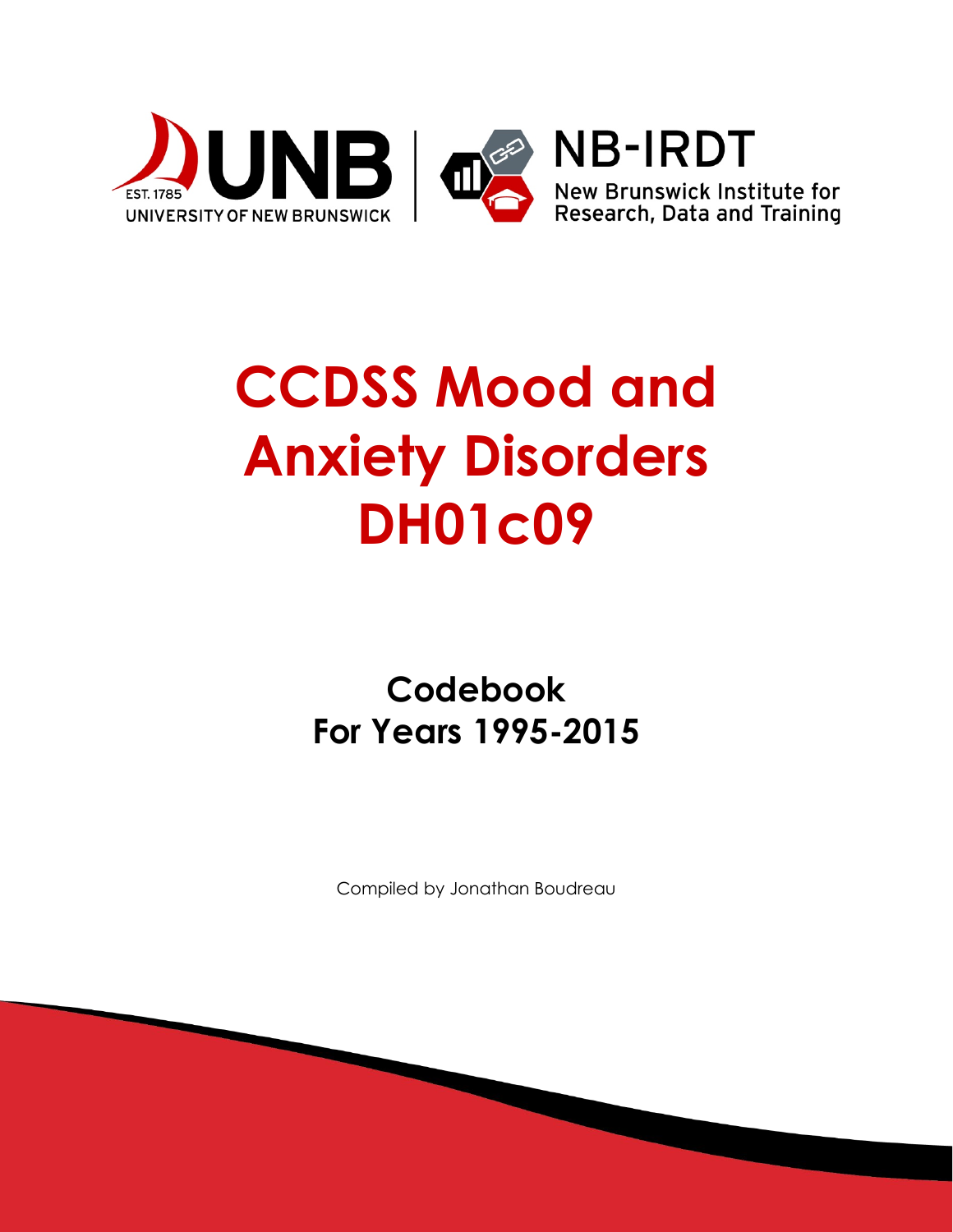

# <span id="page-1-0"></span>**How to Obtain More Information**

For more information about this Codebook or other services and data available from the New Brunswick Institute for Research, Data and Training (NB-IRDT), contact us in any of the following ways:

- visit our website at <https://www.nbirdt.ca/>
- email us at [nb-irdt@unb.ca](mailto:nb-irdt@unb.ca)
- call us at 506-447-3363 Monday to Friday, 8:30am to 4:30pm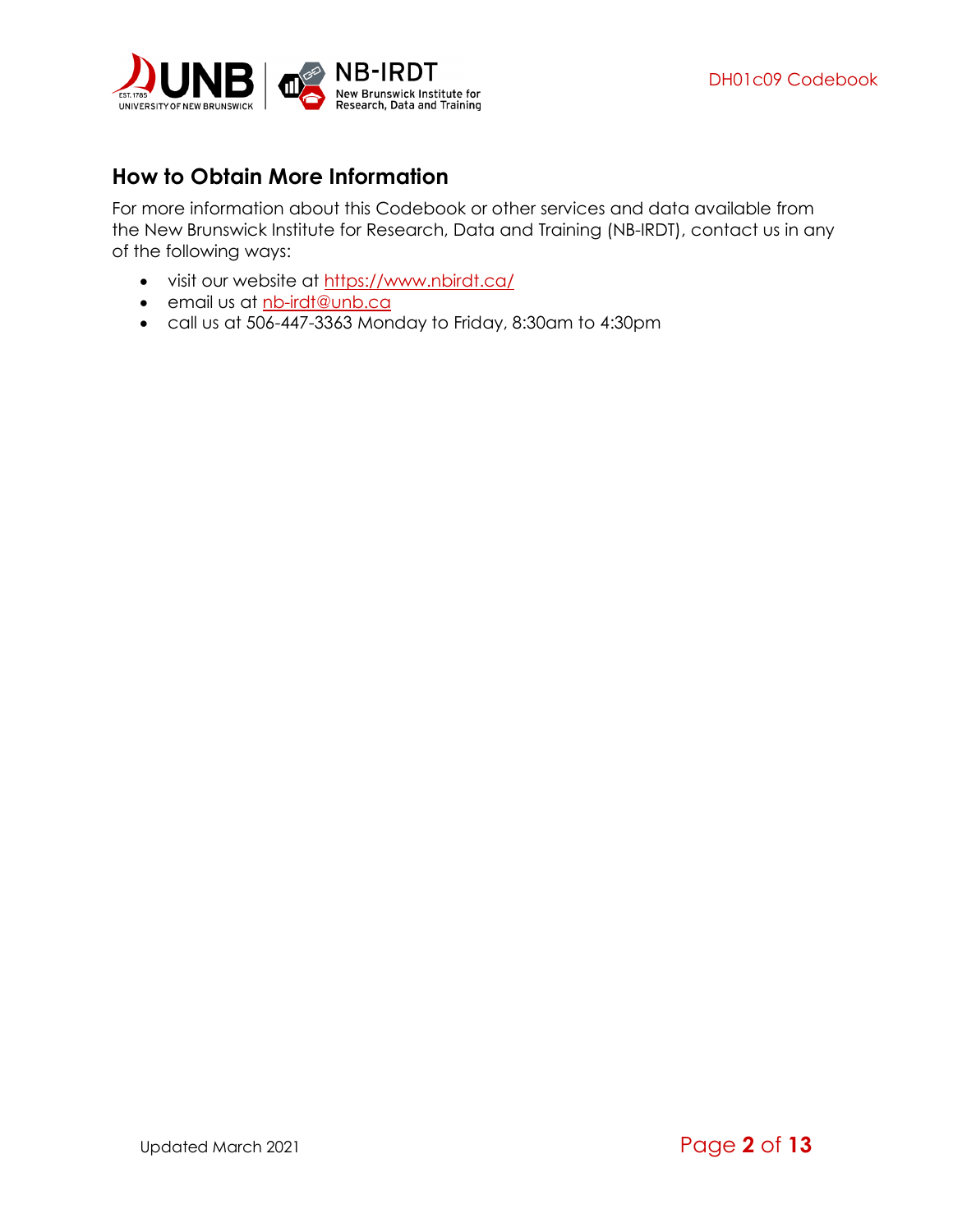

# **Table of Contents**

| DH01c02 - CCDSS Chronic Obstructive Pulmonary Disorder (COPD) Data 8 |  |
|----------------------------------------------------------------------|--|
|                                                                      |  |
|                                                                      |  |
|                                                                      |  |
|                                                                      |  |
|                                                                      |  |
|                                                                      |  |
|                                                                      |  |
|                                                                      |  |
|                                                                      |  |
|                                                                      |  |
|                                                                      |  |
|                                                                      |  |
|                                                                      |  |
|                                                                      |  |
|                                                                      |  |
|                                                                      |  |
|                                                                      |  |
|                                                                      |  |
|                                                                      |  |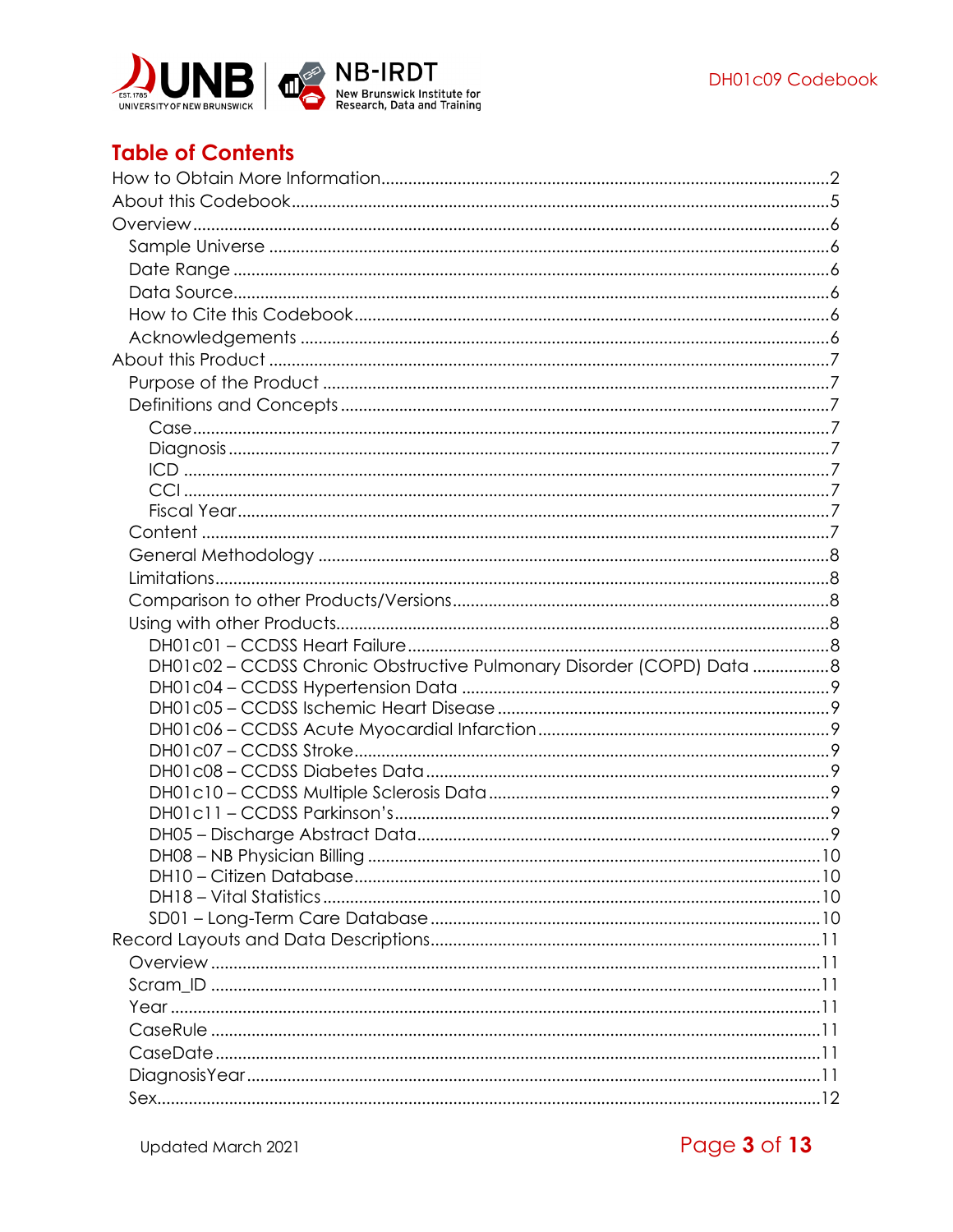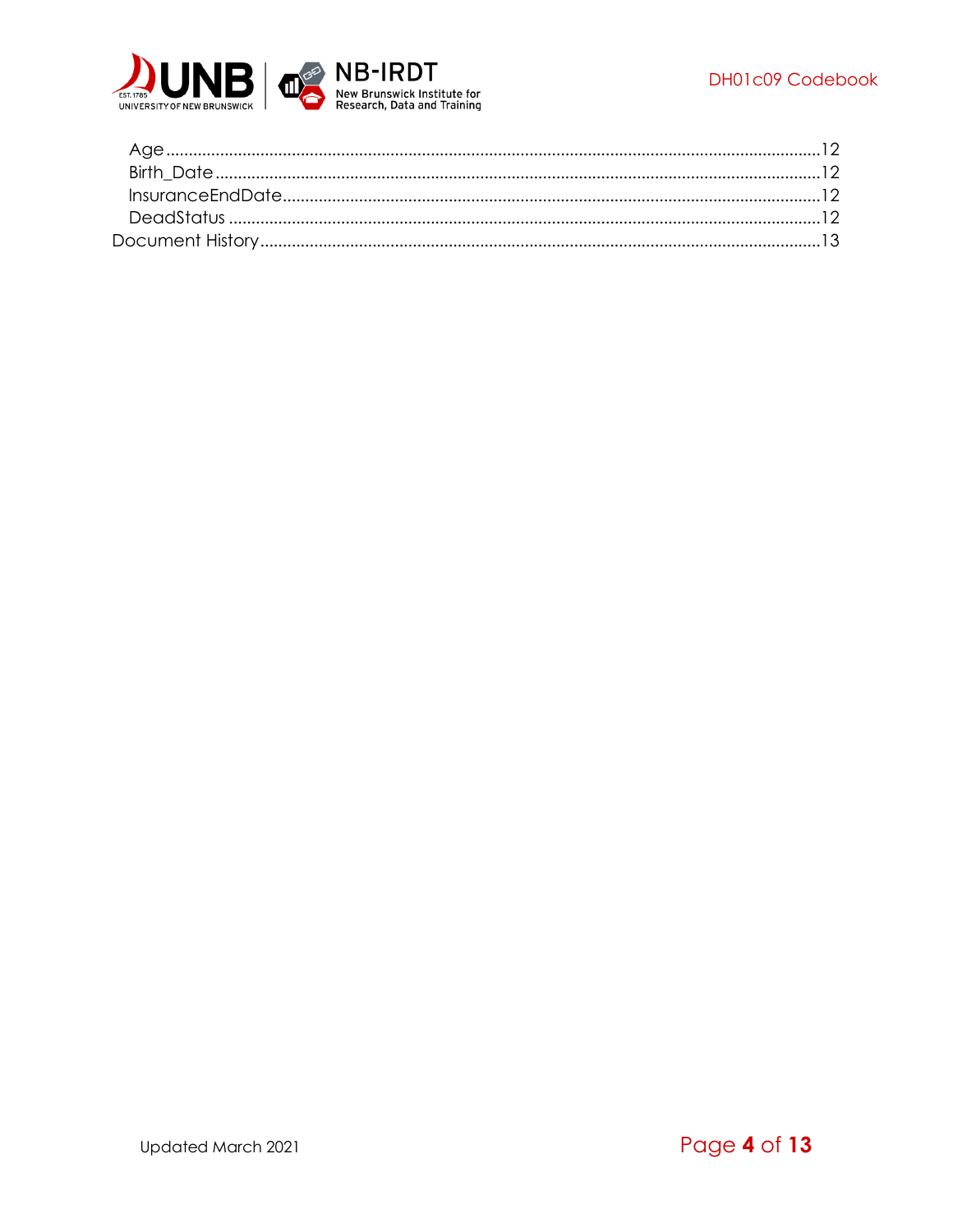

# <span id="page-4-0"></span>**About this Codebook**

This reference guide is intended for users of the CCDSS Mood and Anxiety Disorders DH01c09 data set, provided by the New Brunswick Department of Health. This guide provides an overview of the data, the general methodology used in its creation, and important technical information, such as table and field descriptions. The development of this document is an ongoing process and will receive updates when changes occur in the CCDSS Mood and Anxiety Disorders database.

This data product is provided 'as is,' and NB-IRDT makes no warranty, either express or implied, including but not limited to warranties of merchantability and fitness for a particular purpose. In no event will NB-IRDT be liable for any direct, special, indirect, consequential, or other damages, however caused.

Due to the operational nature of administrative data sets, there is potential for discrepancies between the names of variables and their corresponding definitions. In the case of such a discrepancy, the variable definition should be considered the most accurate representation.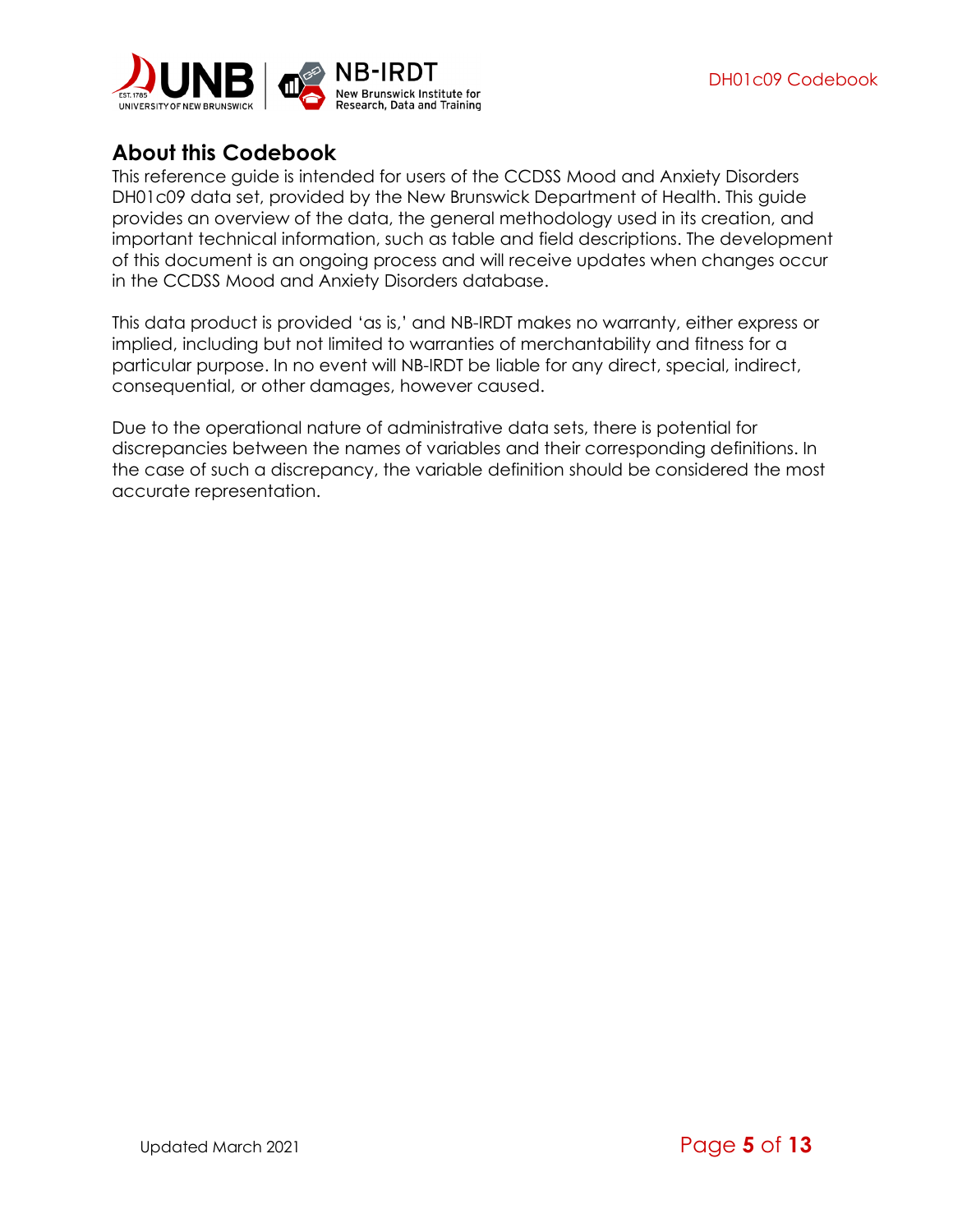

# <span id="page-5-0"></span>**Overview**

The Canadian Chronic Disease Surveillance System (CCDSS) was developed by the Public Health Agency of Canada (PHAC) in partnership with provincial health ministries – including the New Brunswick Department of Health – as well as non-government organizations, clinicians, and researchers. The CCDSS uses administrative databases to provide a passive surveillance of chronic diseases. The data is processed at the provincial level and submitted to PHAC as aggregate data for national comparisons and further study. The CCDSS Mood and Anxiety Disorders DH01c09 database contains individual-level surveillance data for mood and anxiety disorders in New Brunswick.

#### <span id="page-5-1"></span>**Sample Universe**

The data capture individuals living in New Brunswick who are eligible for provincial Medicare and who satisfy the screening criteria for mood and anxiety disorders (see [General Methodology\)](#page-7-0). Records are generated per person and fiscal year and are derived from other administrative databases (see [Comparison to other](#page-7-2)  [Products/Versions\)](#page-7-2).

#### <span id="page-5-2"></span>**Date Range**

1995-04-01 – 2015-03-31 (Fiscal Years)

#### <span id="page-5-3"></span>**Data Source**

New Brunswick Department of Health

#### <span id="page-5-4"></span>**How to Cite this Codebook**

New Brunswick Institute for Research, Data and Training. (2021). CCDSS Mood and Anxiety Disorders DH01c09 Codebook for Years 1995-2015. Fredericton, NB: New Brunswick Institute for Research, Data and Training.

#### <span id="page-5-5"></span>**Acknowledgements**

The CCDSS Mood and Anxiety Disorders database is used with permission from the New Brunswick Department of Health.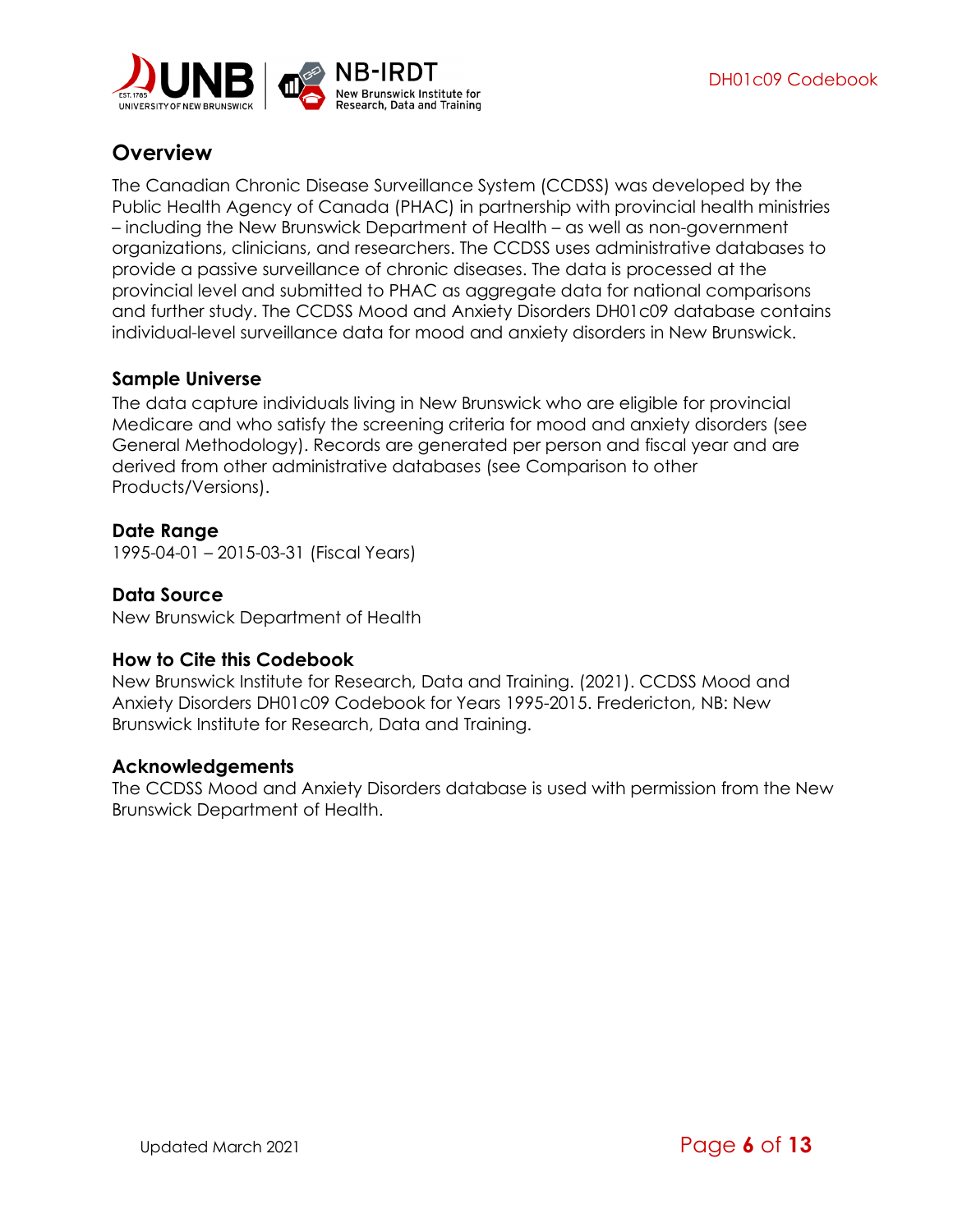

### <span id="page-6-1"></span><span id="page-6-0"></span>**About this Product Purpose of the Product**

The purpose of the CCDSS Mood and Anxiety Disorders DH01c09 Codebook is to provide information on the linkable New Brunswick data regarding mood and anxiety disorders, held at the New Brunswick Institute for Research, Data and Training (NB-IRDT). This data is accessible to researchers and is particularly relevant for research areas related to health, epidemiology, and chronic diseases.

#### <span id="page-6-2"></span>**Definitions and Concepts**

<span id="page-6-3"></span>**Case** – A case is defined (flagged) when an individual satisfies the criteria for the specified condition (see [General Methodology\)](#page-7-0).

<span id="page-6-4"></span>**Diagnosis** – A diagnosis is an event, such as a hospitalization or a billing record, with a code indicating that an individual assessed by a healthcare provider has a specific health condition.

<span id="page-6-5"></span>**ICD** – The International Statistical Classification of Diseases and Related Health Problems (ICD) is a typology for diagnoses of illnesses and diseases. The international standard is published by the World Health Organization (WHO), and a Canadian superset – built on top of the WHO standard – is produced by the Canadian Institute for Health Information (CIHI). The most recent Canadian ICD standard is the tenth revision (ICD-10- CA); however, many data sets available at NB-IRDT use the ninth revision (ICD-9-CA).

<span id="page-6-6"></span>**CCI** – The Canadian Classification of Health Interventions (CCI) is a typology of healthrelated interventions developed by the Canadian Institute for Health Information (CIHI). The current version, the tenth revision (ICD-10-CA/CCI), has been developed for use with the tenth revision of the Canadian adaptation of the ICD (ICD-10-CA).

<span id="page-6-7"></span>**Fiscal Year** – A fiscal or financial year is a twelve-month period typically used for reporting or accounting purposes. In Canada, fiscal years usually run from April 1st to March  $31<sup>st</sup>$  of the following calendar year. They are commonly referred to by the calendar years they span (ex: 2020-2021 or 2020-21) or simply by the calendar year in which they start (ex: 2020).

#### <span id="page-6-8"></span>**Content**

The CCDSS Mood and Anxiety Disorders database contains individual-level data from the Canadian Chronic Disease Surveillance System and estimates the incidence and prevalence of mood and anxiety disorders in New Brunswick patients.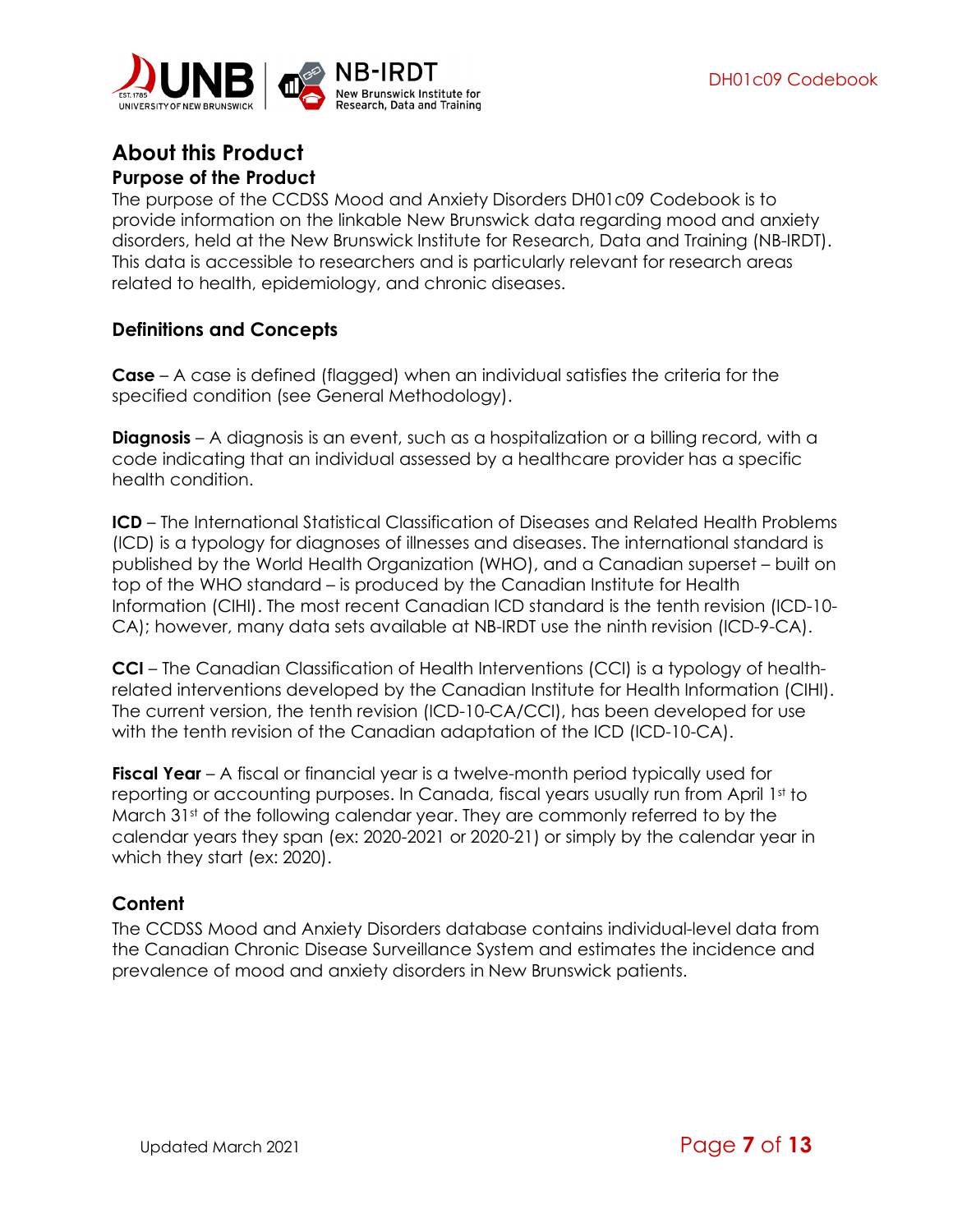

#### <span id="page-7-0"></span>**General Methodology**

Data for the CCDSS Mood and Anxiety Disorders data set are collected passively from administrative data sets, notably the Citizen Database, the Discharge Abstract Data, and the NB Physician Billing database, also held at NB-IRDT. Standardized SAS-based scripts, prepared by the Canadian Institute for Health Information (CIHI), are run periodically on the administrative data to identify cases using condition-specific algorithms.

For mood and anxiety disorders, a case is defined if an individual aged 20 years or older has at least one hospitalization or one physician billing record in a year with at least one of the following ICD codes related to mood and anxiety disorders.

Discharge Abstract Data Codes: ICD-9: 296, 300, 311 ICD-10: F30-F42, F44-F48, F68

NB Physician Billing Codes: ICD-9: 296, 300, 311 ICD-10: F30-F42, F44-F48, F68

Once identified, the mood or anxiety disorder condition is flagged annually, resulting in a record per person, per fiscal year.

#### <span id="page-7-1"></span>**Limitations**

Due to a progressive rollout and adoption of reporting requirements, the exhaustiveness of the earlier years of CCDSS data may be questionable. Conditions with algorithms that rely on NB Physician Billing data may also incur additional variability since these records are stored as free text instead of standardized ICD codes.

#### <span id="page-7-2"></span>**Comparison to other Products/Versions**

Records in the CCDSS Mood and Anxiety Disorders data set are derived from those in the Citizen Database, the Discharge Abstract Data, and the NB Physician Billing database. They also share similar methodology with other CCDSS data related to chronic conditions, including heart failure, hypertension, ischemic heart disease, myocardial infarction, COPD, diabetes, multiple sclerosis, neurological conditions, Parkinson's, and stroke.

#### <span id="page-7-3"></span>**Using with other Products**

<span id="page-7-4"></span>**DH01c01 – CCDSS Heart Failure** – The CCDSS data set for Heart Failure is similar to the CCDSS Mood and Anxiety Disorders data except it focuses on another chronic condition. Linking CCDSS data sets can be useful in characterizing the prevalence of certain medical conditions within New Brunswick.

<span id="page-7-5"></span>**DH01c02 – CCDSS Chronic Obstructive Pulmonary Disorder (COPD) Data** – The Canadian Chronic Disease Surveillance System (CCDSS) data set for COPD is similar to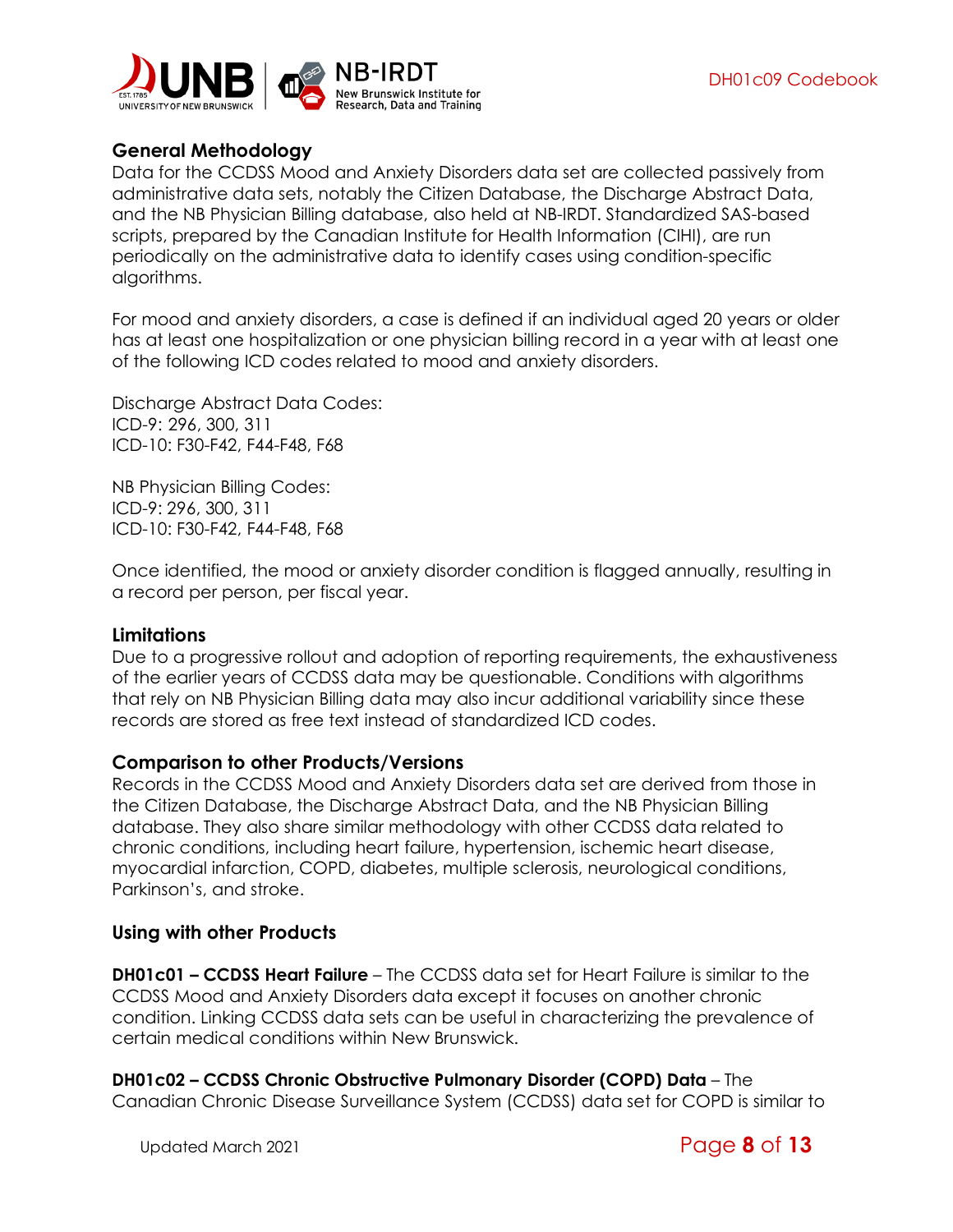

the CCDSS Mood and Anxiety Disorders data except it focuses on another chronic condition. Linking CCDSS data sets can be useful in characterizing the prevalence of certain medical conditions within New Brunswick.

<span id="page-8-0"></span>**DH01c04 – CCDSS Hypertension Data** – The CCDSS data set for Hypertension is similar to the CCDSS Mood and Anxiety Disorders data except it focuses on another chronic condition. Linking CCDSS data sets can be useful in characterizing the prevalence of certain medical conditions within New Brunswick.

<span id="page-8-1"></span>**DH01c05 – CCDSS Ischemic Heart Disease** – The CCDSS data set for Ischemic Heart Disease is similar to the CCDSS Mood and Anxiety Disorders data except it focuses on another chronic condition. Linking CCDSS data sets can be useful in characterizing the prevalence of certain medical conditions within New Brunswick.

<span id="page-8-2"></span>**DH01c06 – CCDSS Acute Myocardial Infarction** – The CCDSS data set for Acute Myocardial Infarction is similar to the CCDSS Mood and Anxiety Disorders data except it focuses on another chronic condition. Linking CCDSS data sets can be useful in characterizing the prevalence of certain medical conditions within New Brunswick.

<span id="page-8-3"></span>**DH01c07 – CCDSS Stroke** – The CCDSS data set for Stroke is similar to the CCDSS Mood and Anxiety Disorders data except it focuses on another chronic condition. Linking CCDSS data sets can be useful in characterizing the prevalence of certain medical conditions within New Brunswick.

<span id="page-8-4"></span>**DH01c08 – CCDSS Diabetes Data** – The CCDSS data set for Diabetes is similar to the CCDSS Mood and Anxiety Disorders data except it focuses on another chronic condition. Linking CCDSS data sets can be useful in characterizing the prevalence of certain medical conditions within New Brunswick.

<span id="page-8-5"></span>**DH01c10 – CCDSS Multiple Sclerosis Data** – The CCDSS data set for Multiple Sclerosis is similar to the CCDSS Mood and Anxiety Disorders data except it focuses on another chronic condition. Linking CCDSS data sets can be useful in characterizing the prevalence of certain medical conditions within New Brunswick.

<span id="page-8-6"></span>**DH01c11 – CCDSS Parkinson's** – The CCDSS data set for Parkinson's is similar to the CCDSS Mood and Anxiety Disorders data except it focuses on another chronic condition. Linking CCDSS data sets can be useful in characterizing the prevalence of certain medical conditions within New Brunswick.

<span id="page-8-7"></span>**DH05 – Discharge Abstract Data** – The Discharge Abstract Data (DAD) is a collection of records of hospitalization in New Brunswick and contains details regarding patient characteristics, diagnoses, interventions, and healthcare providers. Linking the CCDSS Mood and Anxiety Disorders and Discharge Abstract Data allows an individual's hospitalization history to be associated with their chronic condition, which may be useful for understanding disease progression or treatment.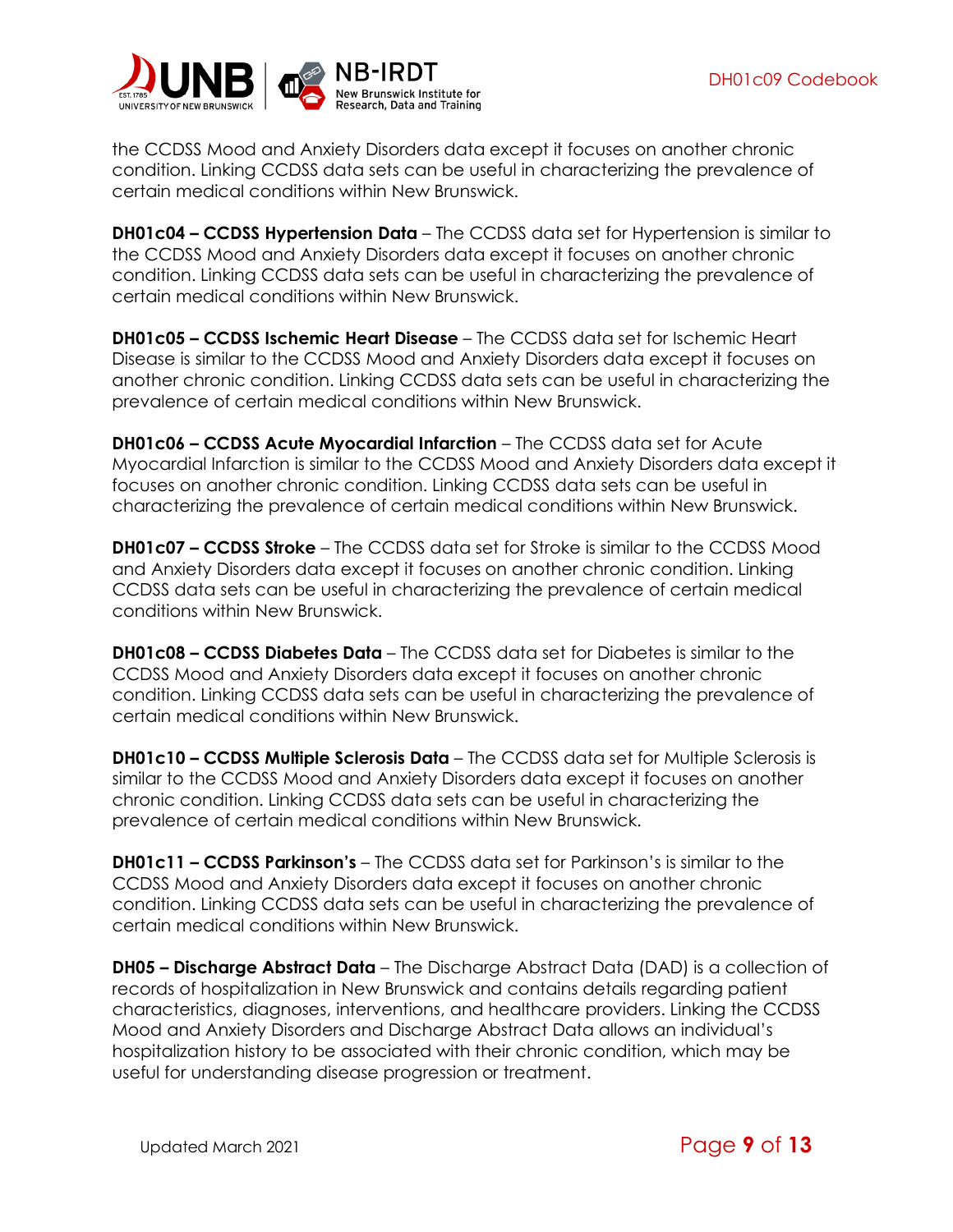

<span id="page-9-0"></span>**DH08 – NB Physician Billing** – The NB Physician Billing data set contains records of claims for services rendered by New Brunswick healthcare providers, including licensed practical nurses, and defrayed by provincial Medicare. It has variables regarding the types of services, the providers and their specialty, as well as referral information. Combining the NB Physician Billing and CCDSS Mood and Anxiety Disorders data may reveal details about the treatment paths of individuals experiencing mood and anxiety disorders, such as whether they were referred to a psychiatrist or other specialist.

<span id="page-9-1"></span>**DH10 – Citizen Database** – The Citizen Database is a longitudinal data set of individuals living in New Brunswick, based on their eligibility for provincial Medicare. Records in the CCDSS Mood and Anxiety Disorders data set are derived from those of the Citizen Database. Establishing a linkage between the two may provide additional information about censorship due to gaps in Medicare eligibility and the reason for these lapses of coverage (mobility, death, etc.).

<span id="page-9-2"></span>**DH18 – Vital Statistics** – The Vital Statistics data set contains a summary of death events that occurred in the province of New Brunswick for residents and non-residents. Record details include the date of death, sex, and primary cause of death of the individual. Linking the Vital Statistics with the CCDSS Mood and Anxiety Disorders data may be useful for estimating the cause-specific risks or survival of individuals with mood and anxiety disorders.

<span id="page-9-3"></span>**SD01 – Long-Term Care Database** – The Long-Term Care Database contains administrative data about the care received by long-term care clients in New Brunswick. Linking the Long-Term Care Database with the CCDSS Mood and Anxiety Disorders data may provide insights about the treatment or support required for individuals living with mood and anxiety disorders.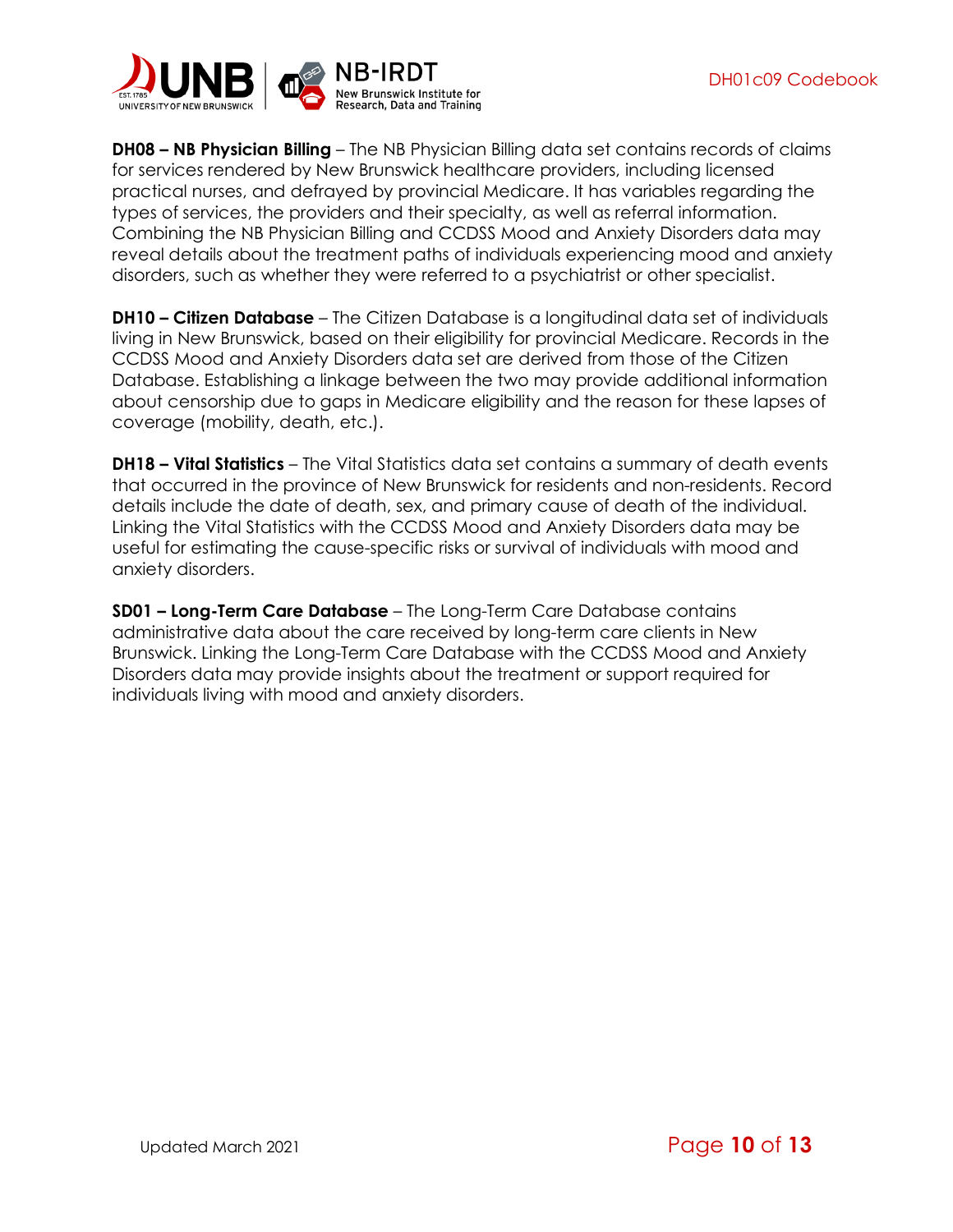

# <span id="page-10-0"></span>**Record Layouts and Data Descriptions**

#### <span id="page-10-1"></span>**Overview**

| #  | <b>Name</b>       | Label                           | Type         |
|----|-------------------|---------------------------------|--------------|
|    | Scram ID          | Scrambled Individual Identifier | $\mathsf{C}$ |
| 2  | Year              | <b>Fiscal Year</b>              | N            |
| 4  | CaseRule          | Case Rule                       |              |
| 5  | CaseDate          | Case Date                       | N            |
| 6  | DiagnosisYear     | Diagnosis Year                  | N            |
|    | Sex               | Sex                             |              |
| 8  | Age               | Age                             | N            |
| 8  | <b>Birth Date</b> | Date of birth                   | N            |
| 9  | InsuranceEndDate  | <b>Insurance End Date</b>       | N            |
| 10 | DeadStatus        | Dead Status                     |              |

#### <span id="page-10-2"></span>**Scram\_ID**

Scrambled Individual Identifier. A randomly generated code that uniquely identifies the individual (identifier).

#### <span id="page-10-3"></span>**Year**

Fiscal Year. The fiscal year to which the record corresponds (numeric).

#### <span id="page-10-4"></span>**CaseRule**

Case Rule. The criteria or rule, identified by source of information, used to define a case.

| Code | <b>Description</b>                             |
|------|------------------------------------------------|
| H    | Hospital                                       |
|      | Hospital                                       |
| M    | Medicare Physician Billing                     |
|      | Medicare Physician Billing                     |
| B    | Both (Hospital and Medicare Physician Billing) |
|      | Vital Statistics (Death)                       |

#### <span id="page-10-5"></span>**CaseDate**

Case Date. The date the case was first defined (date).

#### <span id="page-10-6"></span>**DiagnosisYear**

Diagnosis Year. The fiscal year during which the individual was first diagnosed (numeric).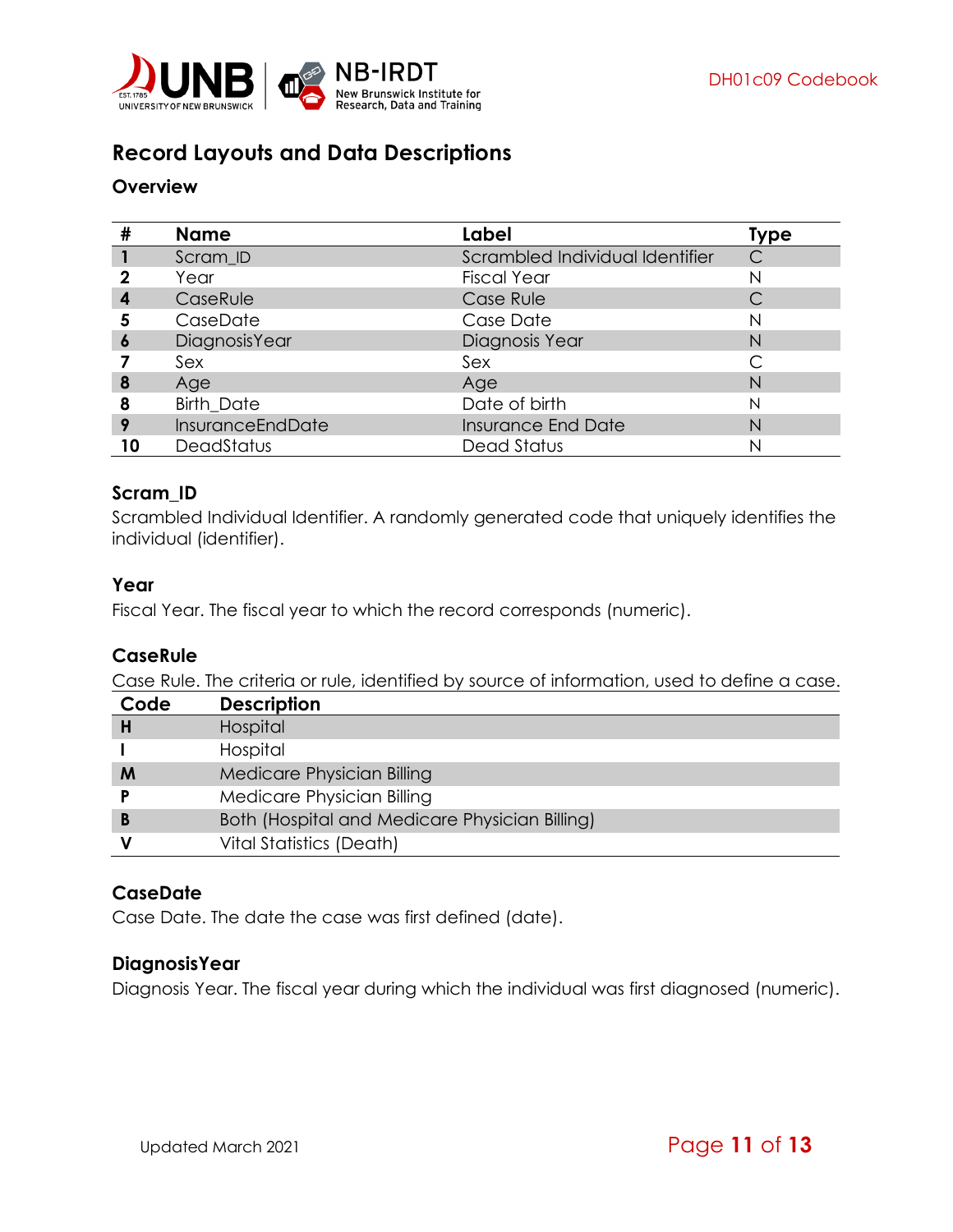

#### <span id="page-11-0"></span>**Sex**

Sex. The individual's gender.

| Code | <b>Description</b> |
|------|--------------------|
| M    | Male               |
|      | Female             |

#### <span id="page-11-1"></span>**Age**

Age. The individual's age on the date the case was first defined (see: [CaseDate\)](#page-10-5) (numeric).

#### <span id="page-11-2"></span>**Birth\_Date**

Date of Birth. The individual's date of birth (date).

#### <span id="page-11-3"></span>**lnsuranceEndDate**

Insurance End Date. The termination date of the individual's eligibility for Medicare during the fiscal year, which may be the end of the fiscal year (date).

#### <span id="page-11-4"></span>**DeadStatus**

Dead Status. An indicator for whether the individual died during the fiscal year.

| Code | <b>Description</b> |
|------|--------------------|
|      | Alive              |
|      | Deceased           |